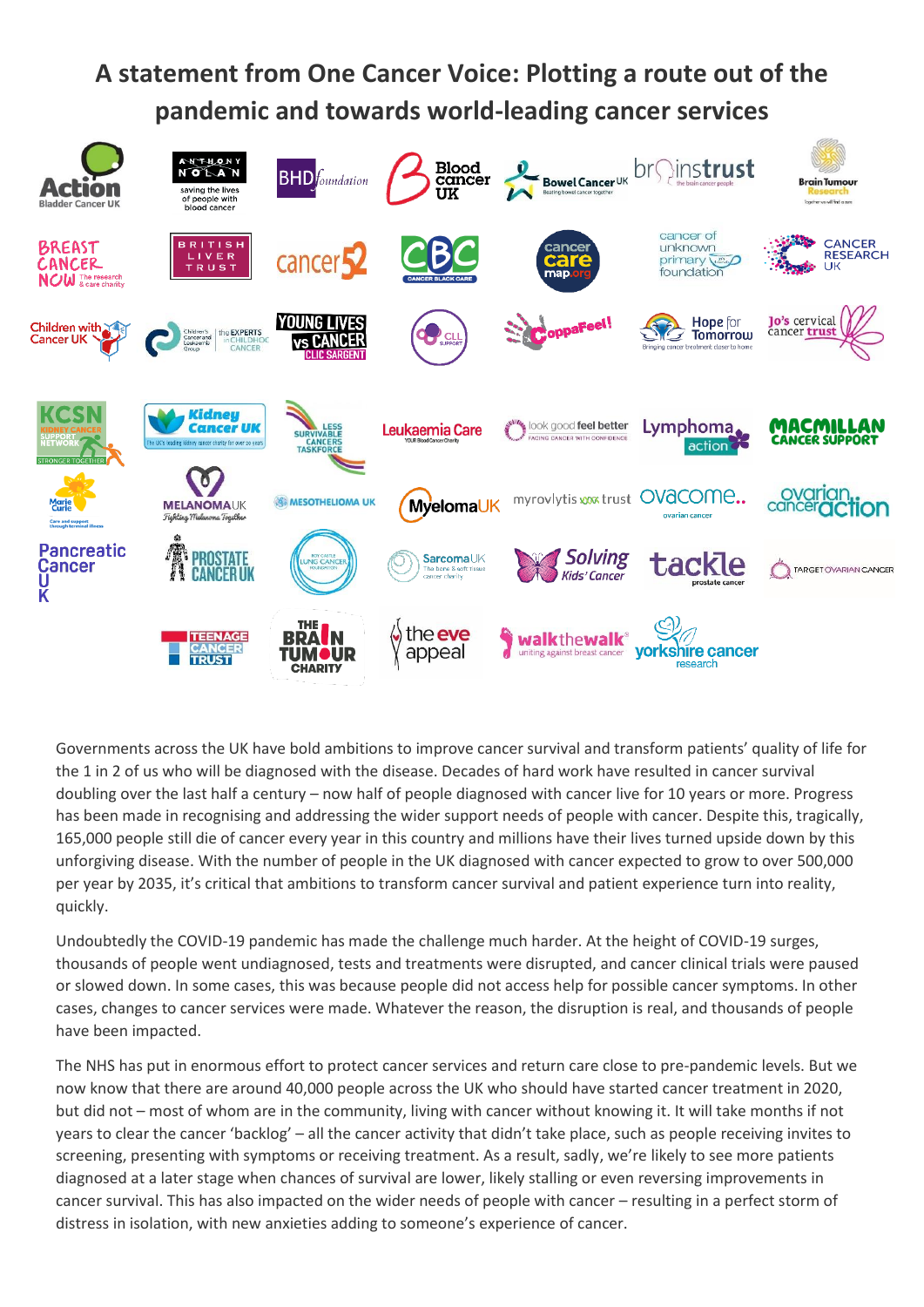NHS staff have been the shining light throughout the pandemic. Their commitment, dedication and innovation at a time of huge pressure has been astounding. Staff have collaborated with neighbouring hospitals, made use of the private sector in novel ways and adopted new technologies to ensure as many patients as possible could get the care they need. This willingness to do things differently and adopt innovative practice is the key to driving more productivity, achieving better cancer outcomes, and getting us on track to reaching our cancer ambitions.

We must return, as soon as possible, to driving efforts to prevent cancers, diagnose more patients at an early stage when chances of survival are greatest, and get all care and clinical trials back up and running. It's critical that Governments in all four UK nations direct resources towards clearing the cancer backlog quickly, adopting innovative practices to accelerate recovery whilst ensuring personalised care for all patients. It is also vital – and only right – that Governments support NHS staff in recovering from the burnout, stress and wider impact that the pandemic has had on their health.

But just getting cancer services back to pre-pandemic levels is simply not enough. We must go further and faster than ever before – so that the NHS can meet the rising demand of cancer incidence, adapt to the added pressure that COVID-19 will likely bring for years to come, and accelerate progress towards the UK's cancer ambitions. This means rectifying the substantial workforce and equipment shortages that held the NHS back even before the pandemic. It means offering every person holistic care, recognising and supporting them with the wider needs sparked by their cancer diagnosis. It means investing in the power of research and innovation to drive us more quickly towards our ambitions. It means resourcing high quality end of life care for those who sadly need it. It means keeping the needs of a cancer patient woven into how health services are structured. And it means being bolder with measures to prevent ill health, so we can build a more resilient society, take pressure off the health system and prevent more cancers altogether.

Inequalities in cancer outcomes exist in every part of the cancer pathway – there are around 20,000 more cancer cases each year in more deprived areas of the UK – so it is critical to ensure that these actions serve all parts of society.

The case for investment, innovation and change is a social one, an economic one and a moral one. We urgently need bold political will and leadership. Decisions made now will determine whether we live up to the existing cancer ambitions set by the UK Governments, and drastically improve the lives of people affected by cancer. The cancer community stands ready to work with Governments across the UK to turn ambition into reality for all cancer patients.

We are urging Governments and NHS leaders across the UK to:

- 1. **Direct resources to clear the cancer backlog as quickly as possible:** by ensuring cancer services receive adequate funding to enable recovery of care and clinical trials. The NHS – with additional funding provided by Governments as required – should take steps to increase diagnostic capacity, including through continued use of the independent sector. The NHS should evaluate innovations that emerged during the pandemic, which have potential to support recovery – such as delivering more care at home, tools to inform clinical triage and telemedicine – to inform further roll out and adoption. Governments and the NHS should strengthen measures to support staff retention and wellbeing in the existing workforce.
- 2. **Continue to encourage people with signs and symptoms of cancer to seek help from their GP:** by funding evidence-based public campaigns that raise awareness of signs and symptoms of cancer, encourage people to seek help from their GP, and build confidence that NHS services are open – especially in communities and for cancer types of unmet need.
- 3. **Expand the number of staff in key cancer professions:** by investing year-on-year in training and employing more cancer staff to fill current vacancies and ensure that the workforce has the capacity to meet increasing demand as well as time to innovate and transform services.
- 4. **Drive earlier and faster diagnosis:** by substantially investing to refresh and expand diagnostic equipment, radically reform how diagnostic services are delivered and optimise national screening programmes. Not only will this support ambitions to diagnose cancers at an earlier stage but also create a stronger platform for research and innovation into early detection of disease.
- 5. **Ensure personalised care and support for all:** by meeting every cancer patient's holistic needs, including appropriate mental health, wellbeing and practical interventions that improve people's quality of life. This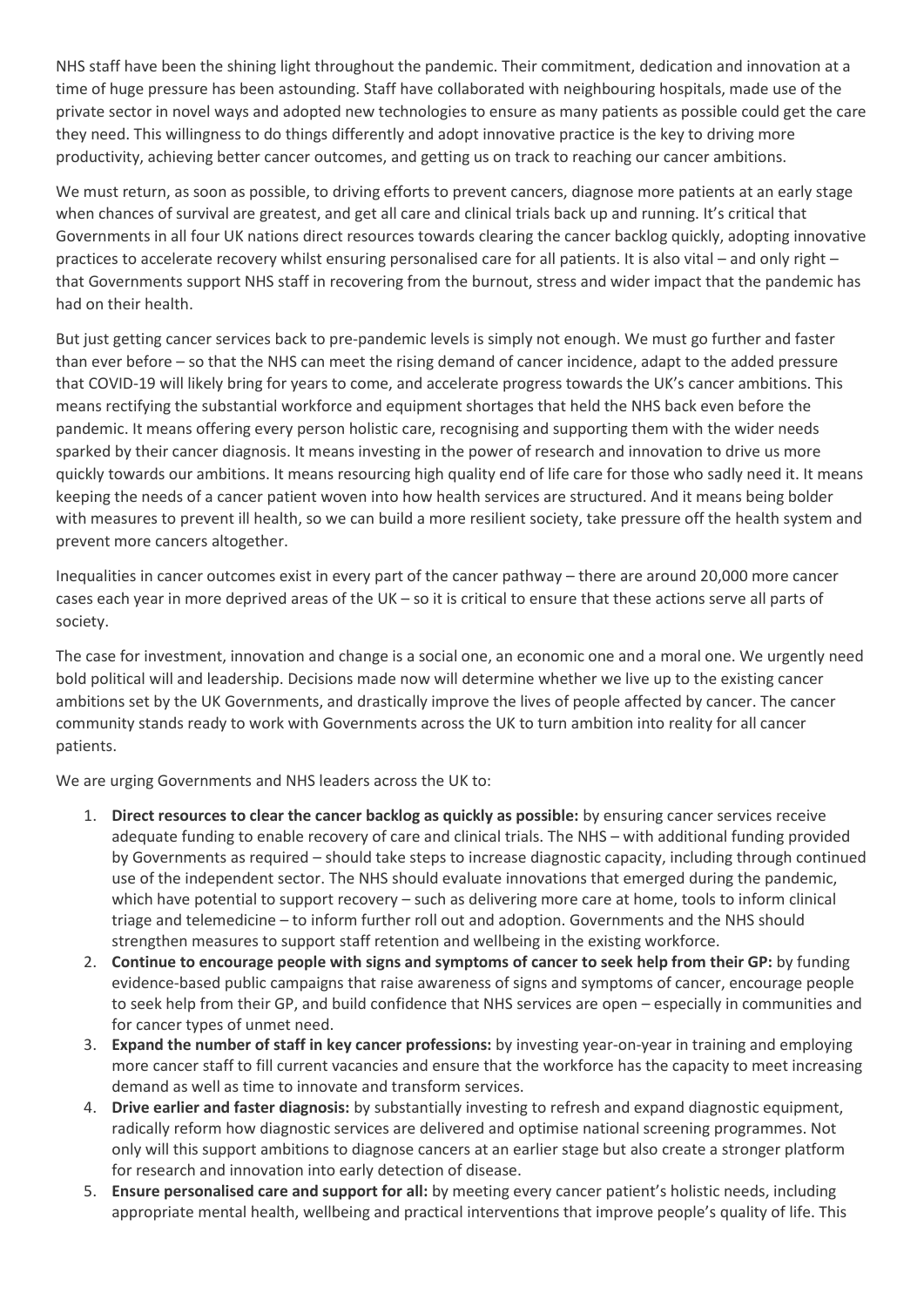should include a holistic needs assessment, recognition of the unique needs of children and young people, personalised care and support plans, and signposting to wider information and support.

- 6. **Strengthen the UK's medical R&D base to accelerate improvements in cancer outcomes:** by committing to multi-year funding for medical research (including support for medical research charities), improving the commercialisation and adoption of technology, and better embedding research activity in the healthcare setting. Cancer research should be a pioneering part of the Government's ambition for the UK to be a global science superpower.
- 7. **Resource high quality end of life care:** by taking steps to improve capacity and provide high quality end of life care for all those who need it, an important component of comprehensive next steps to meet the needs of some people with cancer.
- 8. **Be bolder in measures to prevent cancer:** by introducing measures quickly to restrict junk-food marketing on TV and online to reduce childhood obesity rates, implementing a Smoke-Free 2030 Fund to pay for measures to create a smoke-free UK, and increasing funding for local public health services.
- 9. **Reduce inequalities in cancer outcomes:** by ensuring cancer care serves all parts of society, through robust data collection and evaluation, and introducing and reinforcing targeted interventions to reach those groups that need them most.

Jeannie Rebre

Jeannie Rigby Director **Action Bladder Cancer UK**

Gemma Pexers

Gemma Peters Chief Executive **Blood Cancer UK**

Olive Journoy on Amb

Sue Farrington Smith MBE Chief Executive **Brain Tumour Research**

Jane Lyons Chief Executive **Cancer 52**

 $\epsilon$  - Speedy

Paula Hargadon Co-Director **Cancer Care Map**

Henry Frand

Henny Braund Chief Executive **Anthony Nolan**

Geneviera televards

Genevieve Edwards Chief Executive **Bowel Cancer UK**

Baroness Delyth Morgan Chief Executive **Breast Cancer Now**

Professor Frank Chinegwundoh MBE Chairperson **Cancer Black Care**



John Symons **Director Cancer of Unknown Primary Foundation - Jo's friends**

Anna Wells

Dr Anna Webb Director **BHD Foundation**

Willow

Will Jones Chief Executive **Brainstrust**

avady theat

Pamela Healy OBE Chief Executive **British Liver Trust**

Bani Ried.

Robin Pritchard Co-Director **Cancer Care Map**

Nuclelle Artchell

Michelle Mitchell OBE Chief Executive **Cancer Research UK**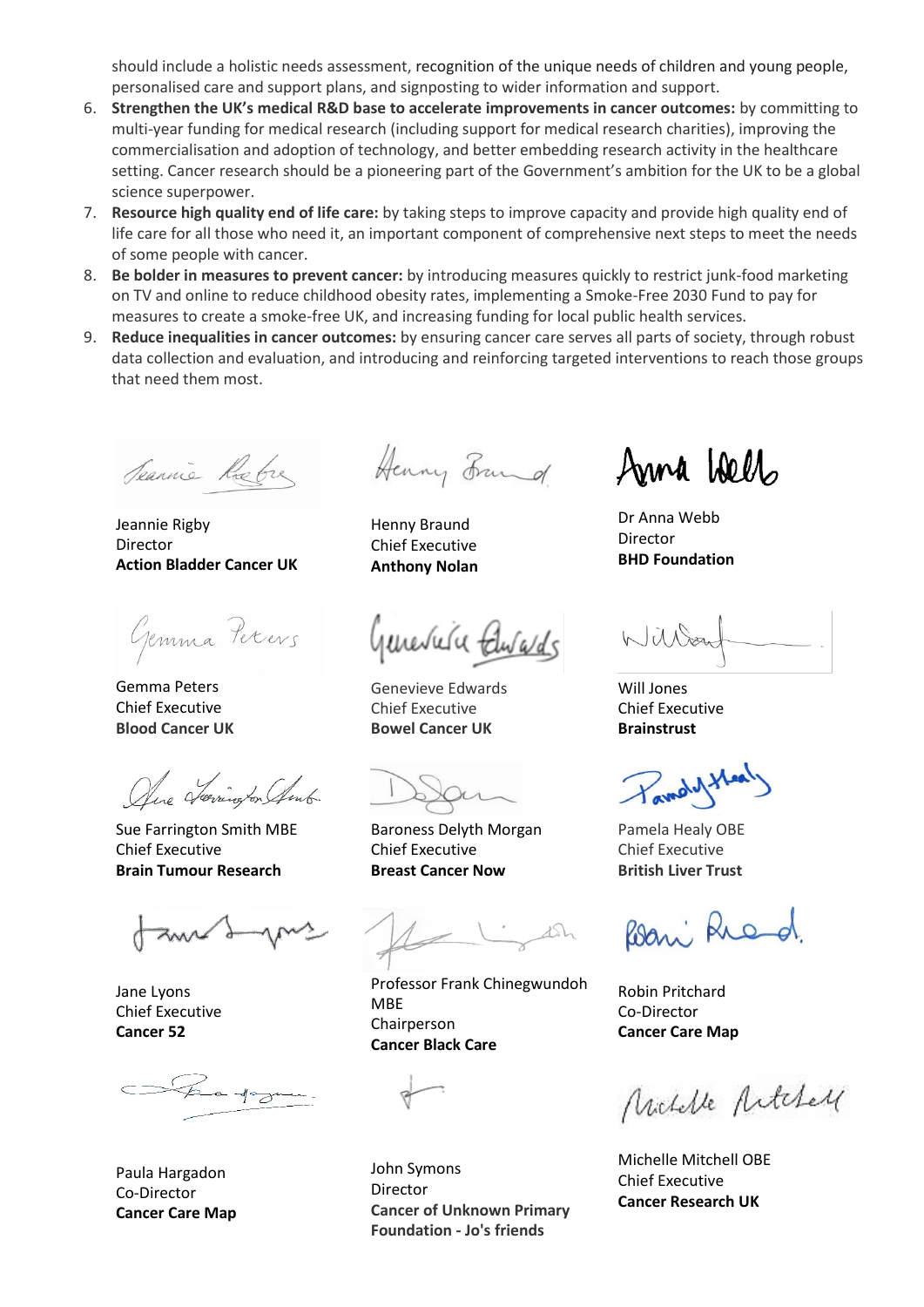CMOGome

Cliff O'Gorman Chief Executive Officer **Children with Cancer UK**

Harc Auckland

Marc Auckland CLLSA Chair of Trustees **CLL Support Association**

Rebecca Shoosmith Acting Chief Executive **Jo's Cervical Cancer Trust**

Ab Sewell

Anna Jewell Chair **Less Survivable Cancers Taskforce** 

Kell

Ropinder Gill Chief Executive **Lymphoma Action**

Gillian Nuttall Chief Executive **Melanoma UK**

Anna Well

Dr Anna Webb Director **Myrovlytis Trust**

Ashley Gamble Chief Executive **Children's Cancer and Leukaemia Group**

Dopiera/

Sophie Dopierala Education & Health Comms Director **CoppaFeel!**

Rose Woodward Founder and Patient Advocate **Kidney Cancer Support Network**

Zpwhiteley

Zack Pemberton-Whiteley Chief Executive **Leukaemia Care**

Investly

Lynda Thomas Chief Executive **Macmillan Cancer Support**

XEM

Liz Darlison MBE Chief Executive Officer **Mesothelioma UK**

llictoria Clarex

Victoria Clare CEO **Ovacome**

Parme Ke

Rachel Kirby-Rider Chief Executive **CLIC Sargent**

TuraiSeymon

Tina Seymour Chief Executive **Hope for Tomorrow**

Nich white

Nick Turkentine Chief Operating Officer **Kidney Cancer UK**

Saaljae Rebertsan

Sarahjane Robertson Chief Executive **Look Good Feel Better**

Matthew

Matthew Reed Chief Executive **Marie Curie**

Sonh Mubrald

Sarah McDonald Director of Research **Myeloma UK**

Cany wakefield

Cary Wakefield Chief Executive Officer **Ovarian Cancer Action**